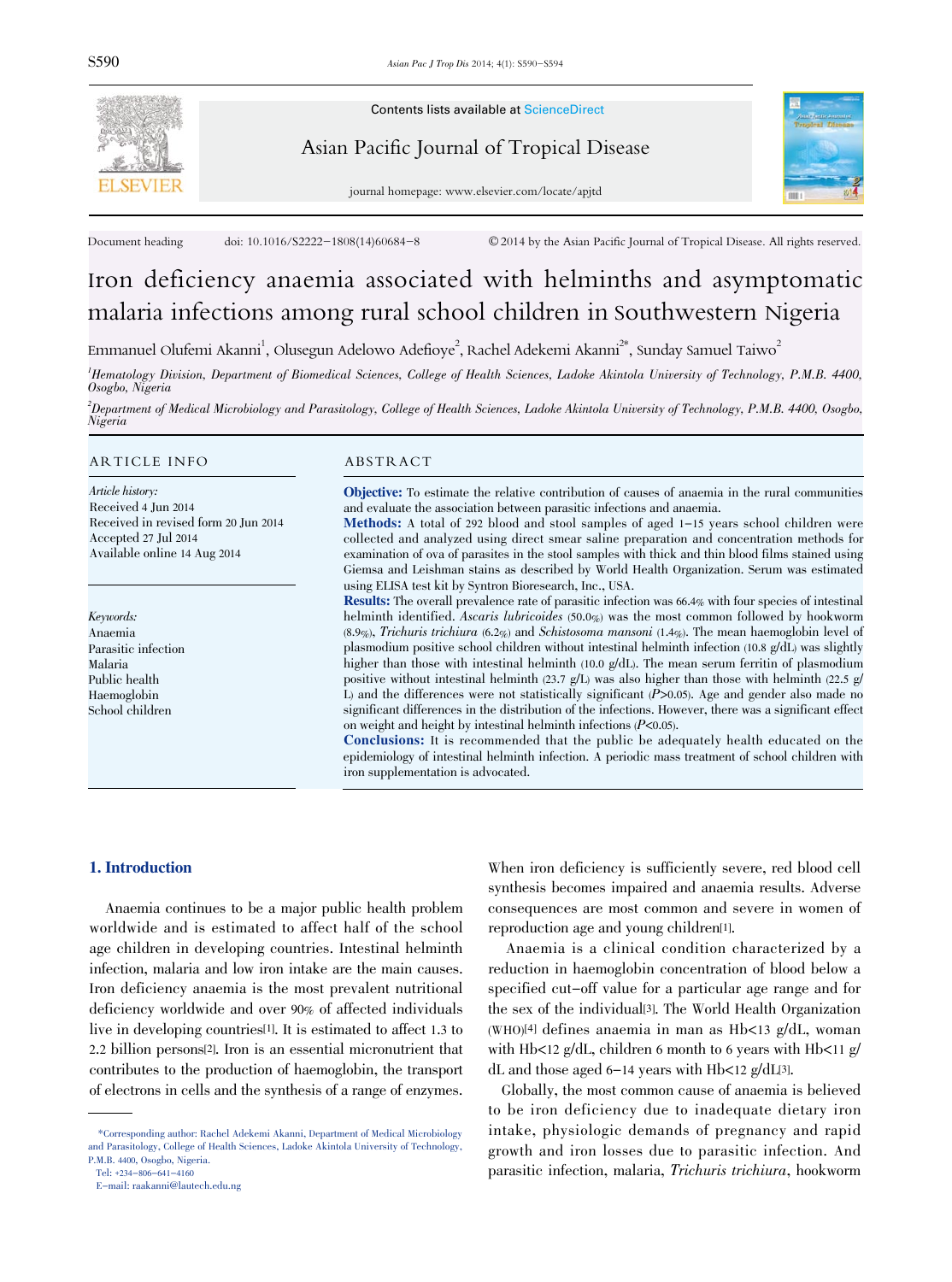Schistosoma haematobium infection are known to contribute to iron status and iron deficiency anaemia[5,6]. However, iron deficiency is not the only cause of anaemia. Other prevalent causes of anaemia include chronic infections and nutritional deficiency of vitamin A, folate and vitamin B12[7].

In view of the insidious nature of these infections and paucity of report on the infection in these communities, our goal was to estimate the relative contribution of causes of anamiea in the rural communities in Osogbo and evaluate the association between parasite infection and anaemia in order to provide a basis for more effective prevention and control.

#### 2. Materials and methods

# 2.1. Study area

The study was conducted in three communities, located in two local government areas of Osun State. The communities are Ara and Okinni located in Egbedore local government area, and Ilie located in Olorunda local government area. The communities have a tropical climate with temperature ranging from 25 °C to 32 °C. The two distinct seasons in the areas are the wet/raining and dry seasons. The three communities are developing rural communities whose inhabitants are predominantly Yoruba (Osogbo dialect), who engage mainly in subsistence farming. In the communities, sanitation is very poor. Health care services are not widely available and portable water supply is infrequent, therefore the inhabitants usually depend on streams, well and harvested rain water.

# 2.2. Study population

The study population consisted of both male and female children aged 1-15 years in school and available healthcare centres. Prior to the commencement of the study verbal permission was obtained from the local education authority of the two local government areas and from the community leader/traditional institutions.

## 2.3. Data collection

Personal hygiene and environmental sanitation information were obtained about the children, which was done directly through the teachers and health centre nurses who were familiar with the local condition. The questionnaire included information on age, sex and nutritional level was administered by a trained interviewer. Anthropometric measurements were obtained during each visit. Weight was measured to the nearest 0.1 kg with a standard standing scale. Height was measured to the nearest 0.1 cm with a paper stadiometer attached to a straight wall.

#### 2.4. Sample collection

The subjects were given a stool receptacle on the eve of the day of examination with specific instruction to collect the fresh stool samples that was passed in the morning while blood samples were collected into ethylenediaminetetraacetic acid bottle.

## 2.5. Laboratory analysis and classification of parasites

Direct smear saline preparation of stool was examined for ova of parasites under the microscope within 24 h of collection using  $\times$ 10 and  $\times$ 40 objectives lenses as recommended by WHO[8]. Negative samples were subjected to concentration method as described by WHO[8]. Thick and thin films were made from collected blood samples and stained with Giemsa and Leishman respectively, employing the methods[9] in order to detect and identify the species of plasmodium parasites in the blood. The haemoglobin concentration was evaluated using cyanmethaemogbloin method[9]. Serum ferritin was estimated using ELISA test kit (Microwell Ferritin EIA) produced by Syntron Bioresearch, Inc. CA, USA. The procedure was according to the manufacturer´s instruction.

# 2.6. Statistical analysis

Differences in mean haemoglobin values between plasmodium infected pupils with and without intestinal helmnith infections were tested for statistical significance using chi-square analysis. The mean serum ferritin differences values between plasmodium infected pupils with and without intestinal helminth infections were also tested for stastical significance.

# 3. Results

# 3.1. Prevalence of intestinal helminthes among the school children

Intestinal helminthiasis among the pupils in three communities is shown in Table 1. Of the 292 stool samples examined, 194 (66.4%) were infected with helminth consisting mainly of Ascaris lumbricoides (A. lumbricoides), hookworm, Trichuris trichiura (T. trichiura) and Schistosoma mansoni (S. mansoni) with prevalence rate of 50.0%, 8.9%, 6.2% and 1.4% respectively.

# 3.2. Haemoglobin distribution among plasmodium positive subjects with and without associated helminth infections

Table 2 shows the mean haemoglobin of plasmodium positive school children with and without helminth infections. This illustrated the effects of plasmodium with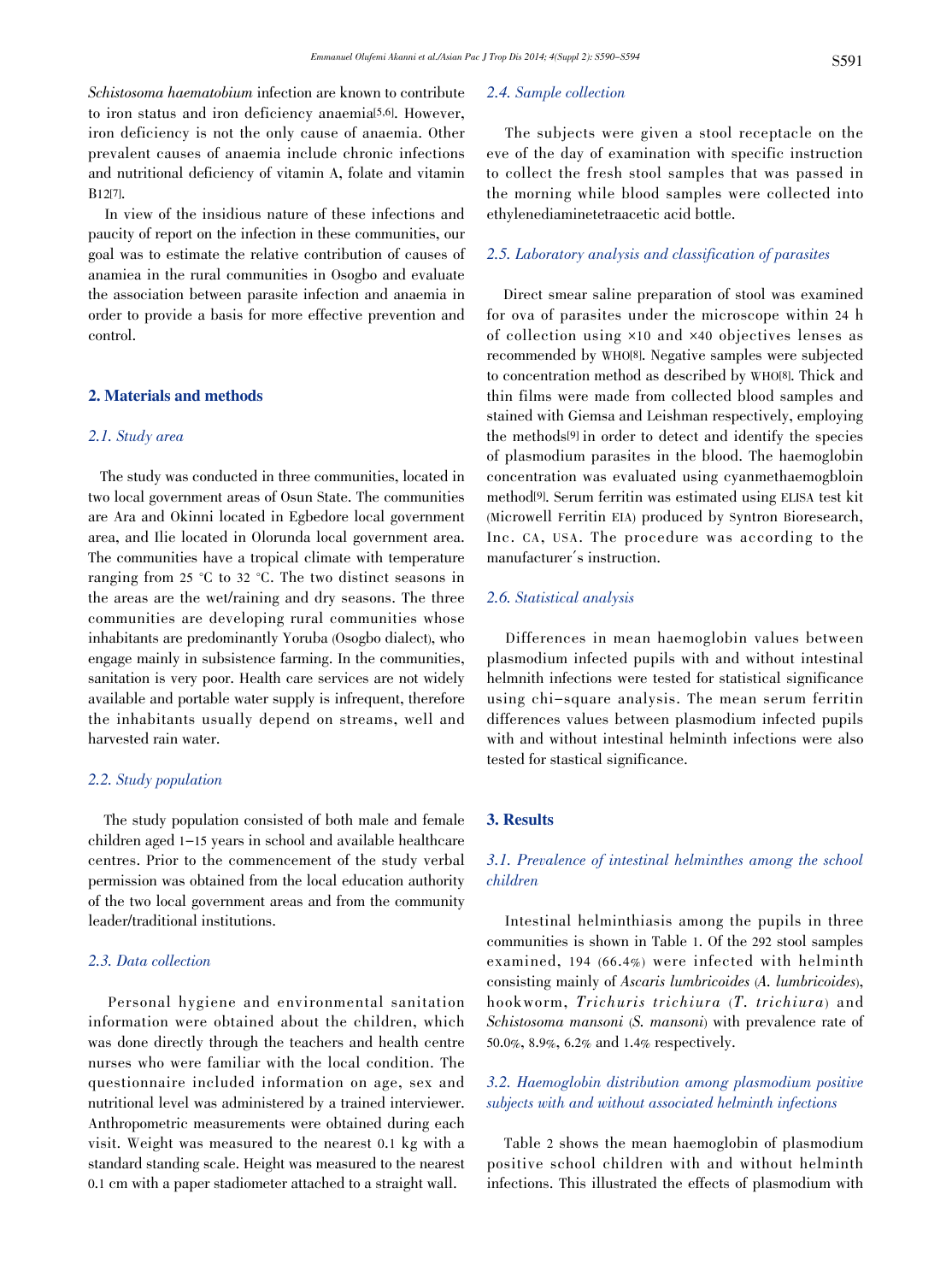# Table 1

| Prevalence of intestinal helminth infections in plasmodium positive school children. |  |
|--------------------------------------------------------------------------------------|--|
|--------------------------------------------------------------------------------------|--|

| Helminths       | Ilie $(n=142)$ |                   | Ara $(n=118)$ |            | Okinni $(n=32)$ |            | Overall $(n=292)$ |                   |
|-----------------|----------------|-------------------|---------------|------------|-----------------|------------|-------------------|-------------------|
|                 | No. infected   | $\alpha$ Infected | No. infected  | % Infected | No. infected    | % Infected | No. infected      | $\alpha$ Infected |
| A. lumbricoides | 66             | 46.5              | 64            | 54.2       | 16              | 50.0       | 146               | 50.0              |
| Hookworm        | 14             | 9.9               | 10            | 8.5        |                 | 6.3        | 26                | 8.9               |
| T. trichiura    | 18             | 12.7              |               |            |                 |            | 18                | 6.2               |
| S. mansoni      |                | 2.8               |               |            |                 | -          |                   | 1.4               |
| Total           | 102            | 71.8              | 74            | 62.7       | 18              | 56.3       | 194               | 66.4              |

and without helminth infection. The mean haemoglobin values of plasmodium without intestinal helminth infection (10.8 g/dL) is higher than those with intestinal helminth (10.0 g/dL), but the difference were not statistically significant  $(P>0.05)$ .

# Table 2

Mean haemoglobin of plasmodium positive school children within the communities with and without helminth infection.

| Communities | Mean haemoglobins $(g/dL)$ |                  |  |  |  |
|-------------|----------------------------|------------------|--|--|--|
|             | With IHI                   | Without IHI      |  |  |  |
| <b>Ilie</b> | $10.50 \pm 0.73$           | $11.30 \pm 0.97$ |  |  |  |
| Ara         | $9.70 \pm 1.49$            | $10.80 \pm 1.17$ |  |  |  |
| Okinni      | $7.80 \pm 0.00$            | $8.90 \pm 0.71$  |  |  |  |
| Total       | $10.00 \pm 1.31$           | $10.80 \pm 1.22$ |  |  |  |

Data are expressed as mean±SD. IHI: Intestinal helminth infection.

# 3.3. Serum ferritin levels in plasmodium positive subjects with and without associated helminth infections

The mean serum ferritin of plasmodium positive school children with and without helminth infection is shown in Table 3. The mean serum ferritin level of the malaria positive without helminth  $(23.7 \mu g/L)$  was higher than those with helminth (22.5 μg/L), also producing no statistically difference  $(P>0.05)$ .

#### Table 3

Mean serum ferritin of plasmodium positive school children within the communities with and without helminth infection.

| Communities | Mean serum ferritin $(\mu g/L)$ |                  |  |  |
|-------------|---------------------------------|------------------|--|--|
|             | With IHI                        | Without IHI      |  |  |
| Illie       | $25.30 \pm 1.56$                | $26.80 \pm 2.19$ |  |  |
| Ara         | $20.70 \pm 3.01$                | $22.50 \pm 2.97$ |  |  |
| Okinni      | $14.90 \pm 0.00$                | $19.10 \pm 1.56$ |  |  |
| Total       | $22.50 \pm 3.61$                | $23.70 \pm 3.57$ |  |  |

Data are expressed as mean±SD. IHI: Intestinal helminth infection.

# 3.4. Age, gender and weight relationship among study subjects

Table 4 shows the relationship of age, sex and weight compared with the standard weight. The degree of weight difference in both male and female school children was compared with a marked depreciation due to the rate of infection. The weight loss affected all the children with a marked depreciation. The weight loss increased along the age of the children which implied that many children were nutritionally unstable. However, the data analysis showed significant difference in the weight loss and the infective rate  $(P<0.05)$  which were inversely proportional.

Relationship of age, sex and height compared with the

#### Table 4

Relationship of age, sex and weight compared with the standard mean weight

| Age group | <b>Sex</b> | No. Examined | Working height mean | Standard height mean |      | Weight difference Total No. infected $\%$ Infectivity |      |
|-----------|------------|--------------|---------------------|----------------------|------|-------------------------------------------------------|------|
| (years)   |            |              | value $(m)$         | value $(m)$          | (kg) |                                                       |      |
| $1 - 5$   | M          | 100          | 13.3                | 12.0                 | 1.3  | 60                                                    | 60.0 |
|           | F          | 64           | 12.6                | 11.5                 | 1.1  | 40                                                    | 62.5 |
| $6 - 10$  | M          | 42           | 20.3                | 20.7                 | 0.4  | 24                                                    | 57.1 |
|           | F          | 48           | 22.6                | 20.1                 | 2.5  | 36                                                    | 75.0 |
| $11 - 15$ | M          | 14           | 25.6                | 34.3                 | 8.7  | 12                                                    | 85.7 |
|           | E          | 24           | 27.2                | 34.2                 | 7.0  | 22                                                    | 91.7 |

#### Table 5

Relationship of age, sex and weight compared with the standard mean height.

| Age Group | <b>Sex</b> | No. Examined | Working height mean | Standard height mean |      | Weight difference Total No. infected $\%$ Infectivity |      |
|-----------|------------|--------------|---------------------|----------------------|------|-------------------------------------------------------|------|
| (years)   |            |              | value $(m)$         | value $(m)$          | (kg) |                                                       |      |
| $1 - 5$   | M          | 100          | 88.6                | 87.8                 | 0.8  | 60                                                    | 60.0 |
|           |            | 64           | 86.1                | 87.9                 | 1.8  | 40                                                    | 62.5 |
| $6 - 10$  | М          | 42           | 116.4               | 117.6                | 1.2  | 24                                                    | 57.1 |
|           |            | 48           | 126.3               | 117.2                | 9.1  | 36                                                    | 75.0 |
| $11 - 15$ | М          | 14           | 133.3               | 143.8                | 10.5 | 12                                                    | 85.7 |
|           |            | 24           | 135.9               | 143.3                | 7.4  | 22                                                    | 91.7 |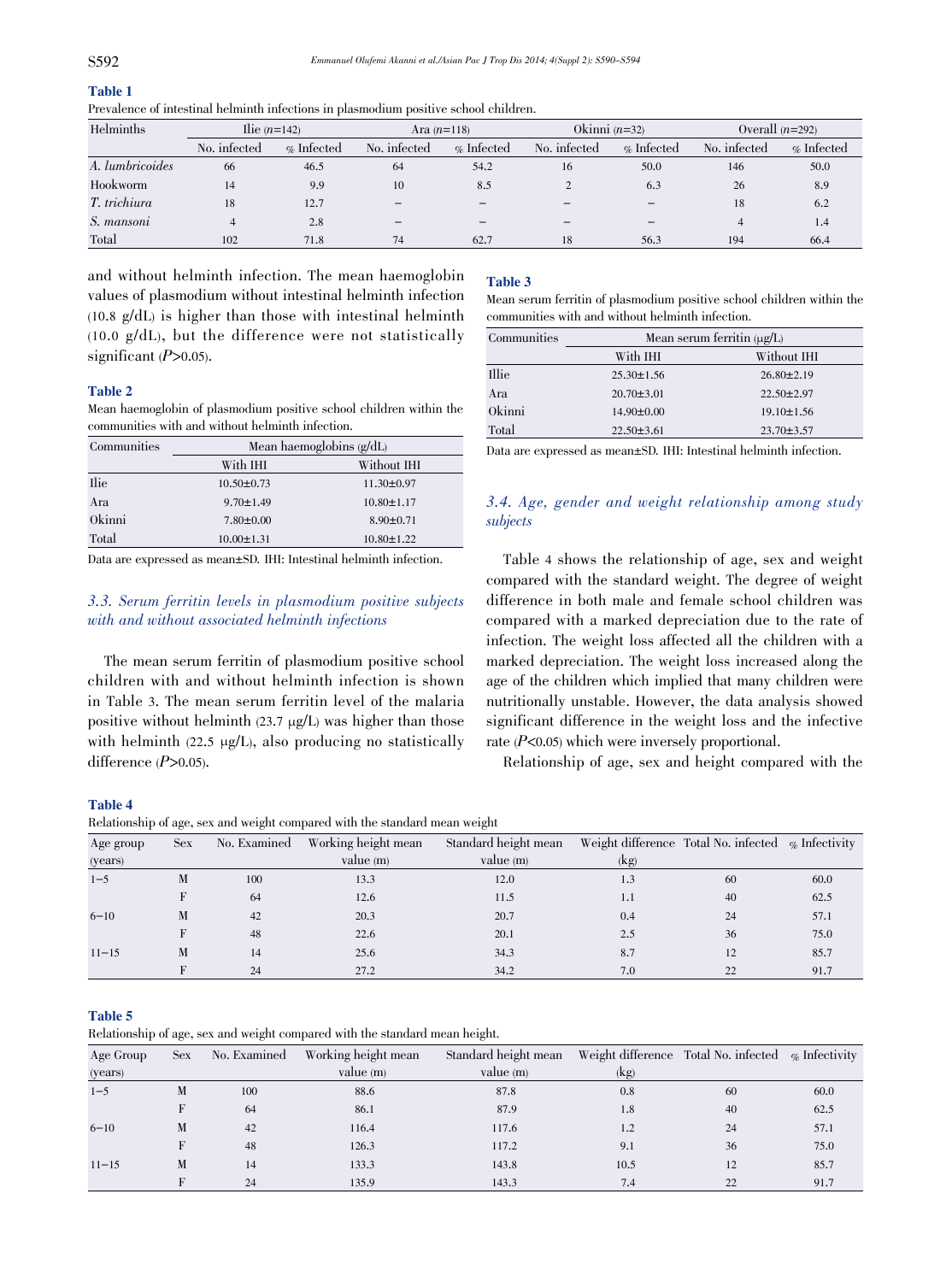standard mean height is shown in Table 5. Result showed that intestinal helminth infection retarded growth rate of the school children irrespective of the sex and age which was an indicator of nutritional instability  $(P<0.05)$ .

# 4. Discussion

This study has provided baseline data about anthropometric indices, anaemia and intestinal helminthic infections of school children among the three communities. Morbidity due to soil transmitted helminthiasis has remained a major problem in the areas with an overall prevalence rate of 66.4%. This study has shown that A. lumbricoides, T. trichiura, hookworm and S. mansoni were the commonest intestinal helminth isolates. The high prevalence is connected with the fact that poor sanitation, lack of knowledge on health care in the study, compared with poor personal and environmental hygiene practice. Also, the occurrence of helminth infection is indicative of faecal pollution of soil and domestic water supply around home dues to poor sanitation and improper sewage disposal. Studies among researchers in Nigeria have highlighted the hyperendemicity of soil transmitted helminthes, especially among children<sup>[10-12]</sup>.

The most prevalent intestinal helminths infection among children in the study area was A. lumbricoides with a prevalent rate of 50.0%. This result is consistent with a report which shows that intestinal helminthiasis caused by roundworm is a common disease among children in Nigeria[13]. The highest prevalence of A. lumbricoides recorded in this study could indicate high level of an unhygienic practices and the habit of defaecating indiscriminately among children, which eventually contaminate the environment. Among the children in the study area, hookworm infection was next to A. lumbricoides with 8.9% prevalence rate, followed by T. trichiura  $(6.2\%)$ and S. mansoni (1.4%).

Iron deficiency has been shown to be a major cause of anaemia, but malaria, thalassemia and megaloblastic anaemia can also contribute to anaemia[14]. The role of hookworm and T. trichiura in causing iron blood loss and reducing absorption is well documented with hookworm having the most significant effect on anaemia<sup>[15,16]</sup>. The prevalence of hookworm in this study was 8.9%, which is higher than that reported among school children in Vom, Plateau State Nigeria with the prevalence of 3.2%[17], but less than the data reported in Ijesha-Ijebu and Okun-Owa in Ogun State with the reported prevalence rate of 17%[18], and in Akoko-Edo, Edo State (65.7%)[18]. The prevalence of 6.2% for T. trichiura in this study agrees with the study of Nmorsi et al.[18], but disagrees with that obtained where 57.0% of children were reported to have T. trichiura infection in riverine areas of Delta State, Nigeria[19].

The occurrence of intestinal helminth infection in malaria parasitaemia school children was found to have effect on the mean haemoglobin and mean serum ferritin. This was found by grouping mean haemoglobin and mean serum ferritin of plasmodium positive school children with intestinal helminth infections separately from those without intestinal helminths. The results indicated that those school children with malaria parasites but without intestinal helminths infections had higher value of mean hemoglobin and mean serum ferritin than those with both plasmodium and intestinal helminth infection. In this study the presence of malaria with intestinal helminth and without intestinal helminth were not statistically significant with anaemia since the mean hemoglobin and mean serum ferritin values had no significant association between plasmodium with intestinal helmith and without intestinal hemith among the school children in the communities. Reduced mean hemoglobin and mean serum ferrItin levels in plasmodium positive school children with intestinal helminth are attributed to chronic loss of blood and iron. The most important cause of pathological chronic loss of blood and iron in the tropics are malaria and soil transmitted helminths such as hookworm, T. trichiura and S. mansoni[20]. Plasmodium/intestinal helminth coinfections anaemia among children is aggravated by low nutritional status of subject whose stable foods such as rice, cassava, and maize are poor sources of folate and iron[13].

This study has shown that the weight of the school children has been adversely affected by the parasitic infection that has given a picture of low weight compared to their height and age, a clear indication of adverse effect of infection on the subject. These was a presentation of low weight and shoddy height among the children. There is an adverse effect on normal growth using weight and height chat as growth marker. This has been supported by report that worms antagonize the child metabolism and diminish appetite, which reduces the weight of the children and shows common symptoms of malnourishment<sup>[21]</sup>.

The public health significance of these parasitic infections aiming at reducing anaemia prevalence should include the control of these infection in the community. It is therefore suggested that only well organized health education programmes on personal hygiene and community health and adequate supply of portable and safe water in addition to the provision of a basic sanitation facilities like toilet, shall bring a long lasting solution to the menacing problem of the infection. Also, anthelminthic mass treatment should be performed with supplemental iron which will percent iron deficiency anaemia.